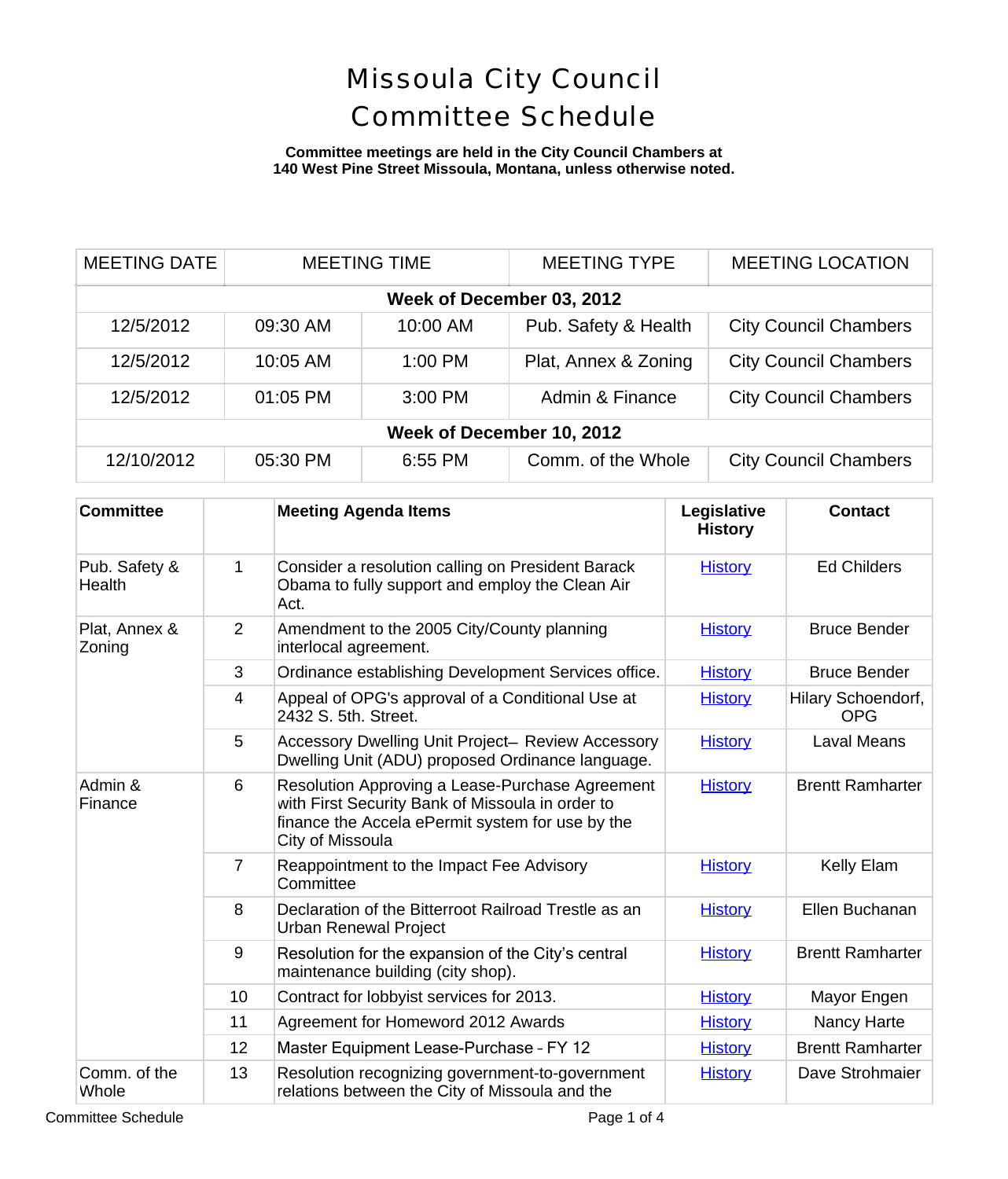### **Committee meetings are held in the City Council Chambers at 140 West Pine Street Missoula, Montana, unless otherwise noted.**

| Confederated Salish and Kootenai Tribes (CSKT)<br>and organizing a joint meeting of the Missoula City<br>Council and the Confederated Salish and Kootenai<br>Tribal Council |  |  |
|-----------------------------------------------------------------------------------------------------------------------------------------------------------------------------|--|--|
|-----------------------------------------------------------------------------------------------------------------------------------------------------------------------------|--|--|

### *The following items have been referred to City Council committees, but the committees will not discuss them in the coming week:*

| <b>Committee</b>      |                | <b>Held Meeting Agenda Items</b>                                                                                                                                                                                                                                                         | Legislative<br><b>History</b> | <b>Contact</b>         |
|-----------------------|----------------|------------------------------------------------------------------------------------------------------------------------------------------------------------------------------------------------------------------------------------------------------------------------------------------|-------------------------------|------------------------|
| Admin &<br>Finance    | 1              | Journal vouchers                                                                                                                                                                                                                                                                         | <b>History</b>                |                        |
|                       | 2              | Budget transfers.                                                                                                                                                                                                                                                                        | <b>History</b>                |                        |
|                       | 3              | Review the City's current policy for charging the<br>public for various City-produced documents.                                                                                                                                                                                         | <b>History</b>                | Dave Strohmaie         |
|                       | $\overline{4}$ | Disposition of surplus City land.                                                                                                                                                                                                                                                        | <b>History</b>                | Nancy Harte            |
|                       | 5              | A contract for 2013 lobbyist services--John<br><b>McDonald Consulting, LLC</b>                                                                                                                                                                                                           | <b>History</b>                | Mayor John Enge        |
|                       | 6              | <b>Credit Card Processing Contract</b>                                                                                                                                                                                                                                                   | <b>History</b>                | <b>Brentt Ramharte</b> |
| Conservation          | $\overline{7}$ | An amendment to the agreement with Territorial<br>Landworks, Inc. (TLI) in an amount not to exceed<br>\$136,702.37 for professional services, including<br>engineering, surveying, and construction<br>management for Project #PR 08-02 GCT, Grant<br>Creek Trail, CTEP #STPE 8199(105). | <b>History</b>                | Dave Shaw              |
|                       | 8              | Discuss the City's strategy to complete a boundary<br>survey of Greenough Park.                                                                                                                                                                                                          | <b>History</b>                | Dave Strohmaie         |
| Comm. of the<br>Whole | 9              | Joint meeting of the Mayor, City Council and County<br>Commission; a facilitated quarterly OPG review as<br>directed in the Interlocal Agreement.                                                                                                                                        | <b>History</b>                | Mayor Engen            |
|                       | 10             | Bi-annual meeting with the Chamber of Commerce                                                                                                                                                                                                                                           | <b>History</b>                | Marilyn Marler         |
|                       | 11             | Discuss OPG reorganization proposal with<br>Department Heads.                                                                                                                                                                                                                            | <b>History</b>                | <b>Marilyn Marler</b>  |
|                       | 12             | Propose the City Council be a member unit of the<br>Missoula Chamber of Commerce.                                                                                                                                                                                                        | <b>History</b>                | <b>Dick Haines</b>     |
|                       | 13             | Update on the re-organization of Office of Planning<br>and Grants, Engineering and Building services into<br>the proposed Development Services.                                                                                                                                          | <b>History</b>                | Mayor Engen            |
|                       | 14             | Web conference with Steve Dodd from Every Voice<br>Engaged about Municipal Gaming Tool to engage<br>the public in budget prioritization                                                                                                                                                  | <b>History</b>                | <b>Caitlin Copple</b>  |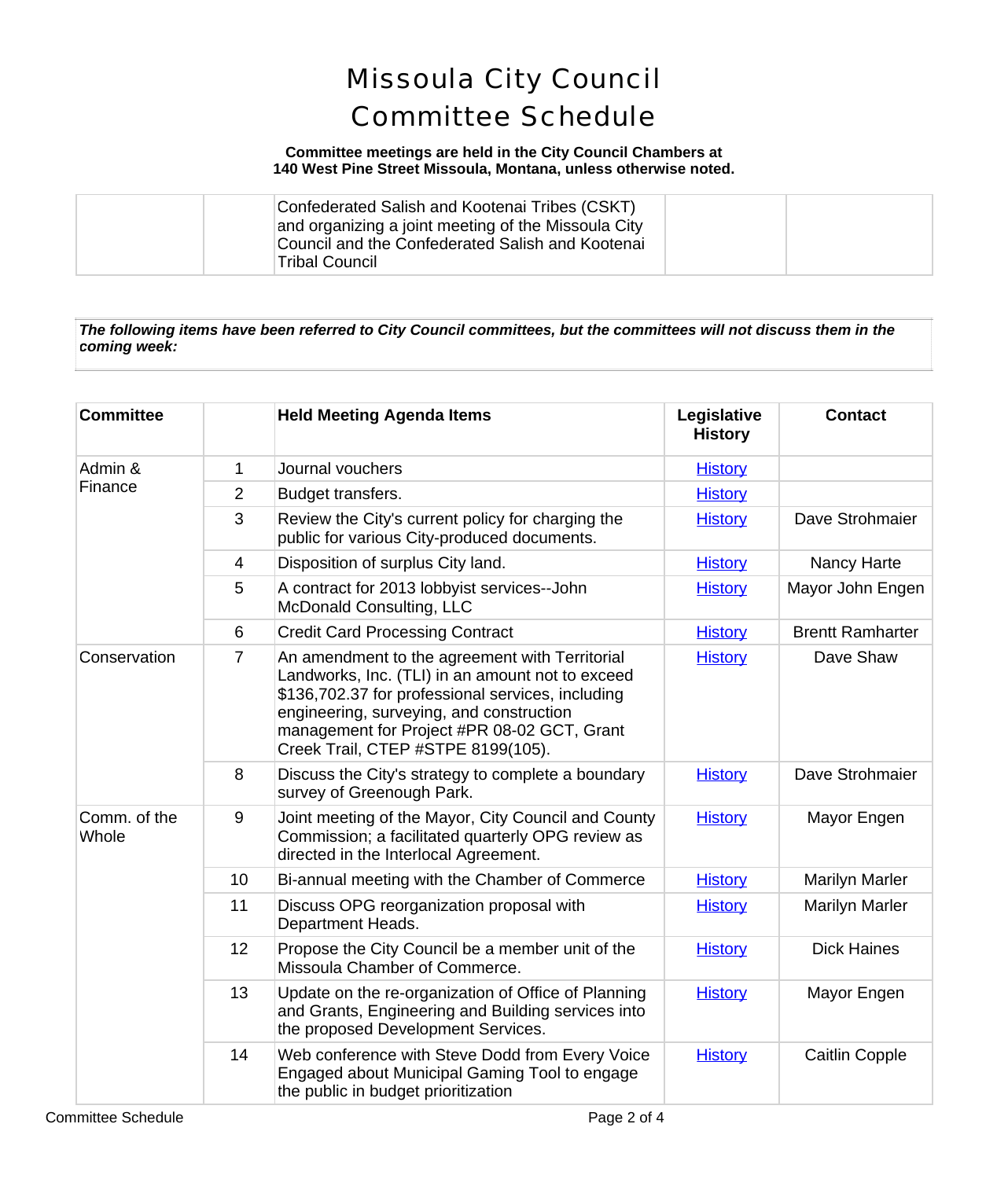#### **Committee meetings are held in the City Council Chambers at 140 West Pine Street Missoula, Montana, unless otherwise noted.**

|                         | 15 | Update on Urban Renewal District III (URD III)                                                                                                                                                                          | <b>History</b> | <b>Caitlin Copple</b>       |
|-------------------------|----|-------------------------------------------------------------------------------------------------------------------------------------------------------------------------------------------------------------------------|----------------|-----------------------------|
|                         | 16 | Updates from Council representatives on the Health<br>Board, Community Forum, Transportation Policy<br>Coordinating Committee, other boards and<br>commissions as necessary. (Ongoing)                                  | <b>History</b> |                             |
| Economic<br>Development | 17 | Identify needs and possible solutions to Missoula's<br>technology infrastructure that would help existing<br>businesses expand and increase the City's<br>competitive advantage in recruiting new companies.            | <b>History</b> | Caitlin Copple              |
| Plat, Annex &<br>Zoning | 18 | Council Appointments to the Design Review Board                                                                                                                                                                         | <b>History</b> | Marty Rehbein               |
|                         | 19 | Council Appointments to the Historic Preservation<br>Commission                                                                                                                                                         | <b>History</b> | Marty Rehbein               |
|                         | 20 | Annexation, (see separate list at City Clerk's Office<br>for pending annexations) (Ongoing in committee)                                                                                                                | <b>History</b> |                             |
|                         | 21 | Amend Article 7. Error Corrections and Adjustments<br>to the subdivision regulations to allow for restrictions<br>or conditions placed on a plat by the governing body<br>to be amended or removed by a future council. | <b>History</b> | Jon Wilkins                 |
|                         | 22 | Discussion of City planning issues with members of<br>the Planning Board.                                                                                                                                               | <b>History</b> | <b>Bob Jaffe</b>            |
| Pub. Safety &           | 23 | Police Department update.                                                                                                                                                                                               | <b>History</b> | Mark Muir                   |
| Health                  | 24 | Fire Department update.                                                                                                                                                                                                 | <b>History</b> | Jason Diehl                 |
|                         | 25 | Discussion of sexual assault prevention campaign<br>and consideration of unfunded crime victim advocate<br>urban outreach position.                                                                                     | <b>History</b> | <b>Caitlin Copple</b>       |
|                         | 26 | Eat Smart Coalition information.                                                                                                                                                                                        | <b>History</b> | Jason Wiener                |
|                         | 27 | Discuss the city's response to illegal fireworks in<br>Missoula.                                                                                                                                                        | <b>History</b> | Dave Strohmaie              |
|                         | 28 | Health Department update.                                                                                                                                                                                               | <b>History</b> | Ellen Leahy                 |
|                         | 29 | Safety aspects of management of the urban deer<br>population in the city of Missoula.                                                                                                                                   | <b>History</b> | Dick Haines, Jor<br>Wilkins |
|                         | 30 | Discussion with Crime Victim Advocate Office.                                                                                                                                                                           | <b>History</b> | Jon Wilkins                 |
|                         | 31 | Air quality issues related to railroad operations in<br>and through Missoula.                                                                                                                                           | <b>History</b> | Dave Strohmaie              |
|                         | 32 | Discussion of University Neighborhood Quality of<br>Life Issues                                                                                                                                                         | <b>History</b> | <b>Bob Jaffe</b>            |
| <b>Public Works</b>     | 33 | Discuss the school speed zones.                                                                                                                                                                                         | <b>History</b> | <b>Bob Jaffe</b>            |
|                         | 34 | Discuss the timing of various traffic lights around the<br>City.                                                                                                                                                        | <b>History</b> | <b>Bob Jaffe</b>            |
|                         | 35 | Resolution to change the speed limit on Reserve<br>Street between Brooks and 39th Street.                                                                                                                               | <b>History</b> | Wayne Gravatt               |